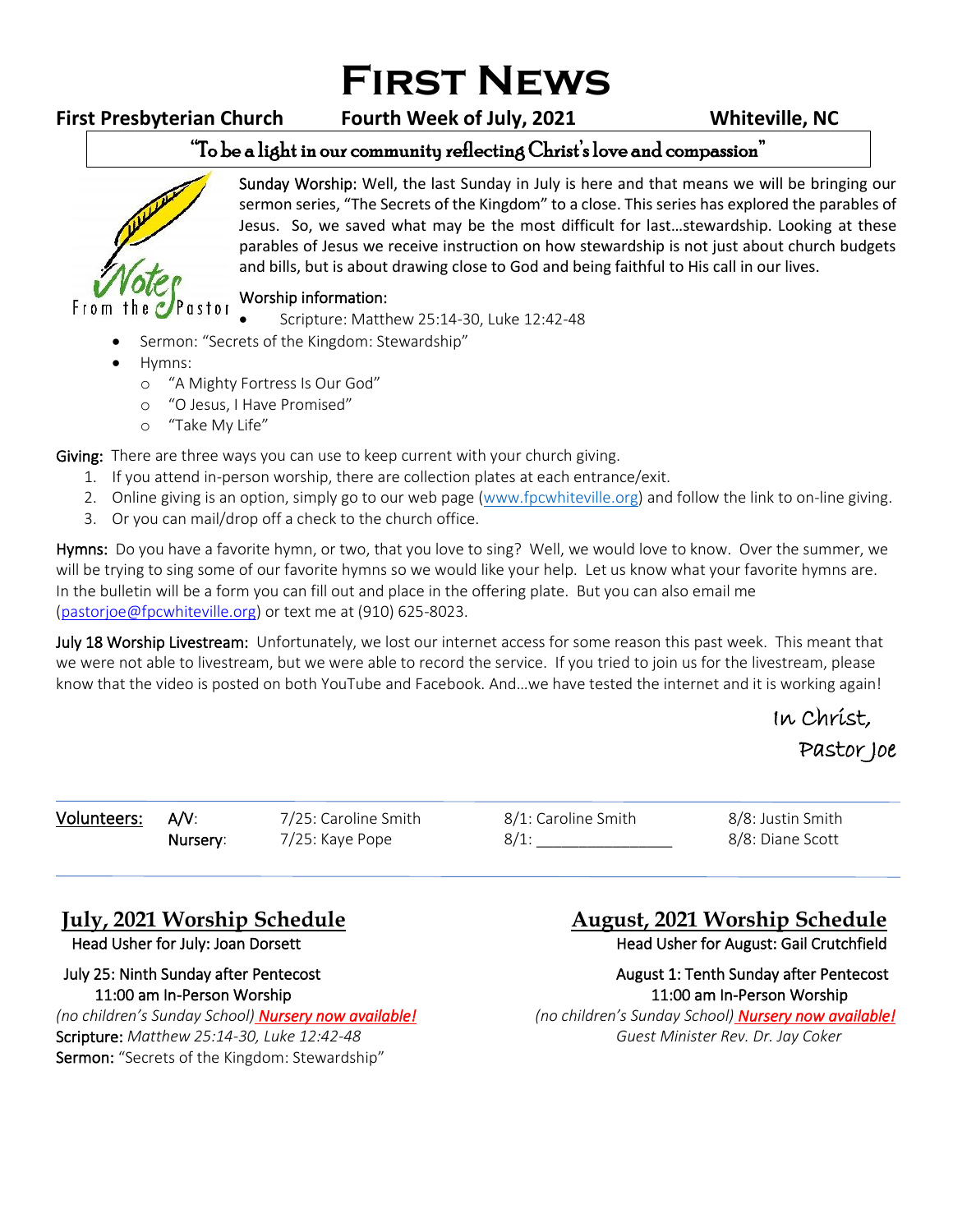

1- Elizabeth Turner, 2- Kaye Pope, 5- Jonathan Medford, 6- Mary Janet Maxwell, 7- Kirk Clark, 7- Laura McNeill, 8- Annette Powell, 8- John Thompson, 11- Janet Gray, 12 – Clark Owens, 14- Kathryn Thompson Davenport, 15- Mark Bannerman, 17- Julie Stocks, 18- Fred Meekins, 19 – Ariel Thompson, 20- R.L. Lewis, 20- Julia Smith, 22- Matthew McLean, 25- Kyle Ramey, 28- Matthew Thomas, 31- Lacey Hooks.



1- Judy Nelson, 2- Mandy Horne, 4- Tom Caperton, 7- Samuel McColskey, Brent Wheatley, 11- Rick Maxwell, 11- Taylor Smith, 12- Judi Thompson, 18- Robert Nelson, 19- Debra Gibson, 22- Charlene High, 22- Nancy Thurston, 23- Kathryn Humphreys, 24- Laura Spivey, 26- Jacob Washburn, 30- Joan Dorsett

*Prayer Concerns:* Geraldine Becker; John Hall; Bob High; R. L. Lewis; Butch Row; Walter Strickland. *Assisted Care:* Charlene Hinnant; Kenneth Smith.

*Friends:* Pat Allen – *friend of Butch Row, Alzheimer's*  Sarah Anglin - *family of Todd Burney, stroke* Richard Blake–*friend of David Trogdon, back & spine surgery* Jack Branch – *friend of Donald & Judy Hester, cancer* Hugo & Paula Caesares–*friends of the Trogdons, mission trip* Matthew Coker – *friend of Pastor Joe, heart transplant* Billie Joe Conrad

Family of Betty Faircloth*–friend of the church, passed away* Richard Hobgood – *Kathryn Clark's brother, burns* Shelby Hodge

Rhonda Housend – *friend of Steve Smith, health issues* Martha & PW Jessup – *family of Kirk Clark, COVID-19*

Family of Roger Kennedy–*friend of David Trogdon, passed away* C.P. Lewis - *friend of Steve & Joan Dorsett, health issues* Julie Malone – *cousin of Butch Row, dementia* Jerome McPherson

Helen Reid – *grandmother of Jonathan Medford, COVID-19* Thetus Sessions – *mother of Janet Gray, age related issues* Shiryl Smith – *friend of Butch Row, gallbladder issues* William Smith – *friend of Sara Cartrette, stroke* Melba Ward *– Janet Royal's mother, fall* Nancy Washburn - *mother of Pastor Joe Please notify the office when names can be* 

### *removed.*

- *Congratulations to Greg and Suzanne Blackmon on the birth of their grandson on July 11.*
- *The flowers today are given to the glory of God in honor of the birth of Keplar Strickland Blackmon from Greg and Suzanne Blackmon.*

| <b>CHURCH CALENDAR</b> |                                                            |
|------------------------|------------------------------------------------------------|
| Sunday, July 25:       | <b>Worship Service - 11:00 am</b>                          |
|                        | Centsability Offering                                      |
|                        | Vacation Bible School - 2:00 pm                            |
|                        | Worship Committee Meeting, Parlor - 6:00 pm                |
| Monday, July 26:       | Al-Anon, Reformed Rebels Room - 7:00 pm                    |
|                        | Alcoholics Anonymous, Community Room - 8:00 pm             |
| Wednesday, July 28:    | Choir Rehearsal, Choir Room - 5:30 pm                      |
|                        | Wednesdays Together Bible Study, Fellowship Hall - 6:30 pm |
|                        | Alcoholics Anonymous, Community Room - 8:00 pm             |
| Thursday, July 29:     | Chicks with Sticks, Parlor - 11:00 am                      |
|                        | Alcoholics Anonymous, Community Room - 8:00 pm             |
| Saturday, July 31:     | <b>Forty Day Prayer Challenge begins</b>                   |
| Sunday, August 1:      | <b>Worship Service - 11:00 am</b>                          |
| Monday, August 2:      | Al-Anon, Reformed Rebels Room - 7:00 pm                    |
|                        | Alcoholics Anonymous, Community Room - 8:00 pm             |
| Wednesday, August 4:   | Choir Rehearsal, Choir Room - 5:30 pm                      |
|                        | Alcoholics Anonymous, Community Room - 8:00 pm             |
| Thursday, August 6:    | Chicks with Sticks, Parlor - 11:00 am                      |
|                        | Alcoholics Anonymous, Community Room - 8:00 pm             |

**Contact the church office: 910-642-2253 Website: www.fpcwhiteville.org Pastor Joe:** [pastorjoe@fpcwhiteville.org](mailto:pastorjoe@fpcwhiteville.org) **Cell: 910-625-8023** NEW OFFICE HOURS: 8:30-2:30pm - Mondays, Tuesdays, Thursdays, and Fridays **Angela Washburn:** joeandangelawashburn@gmail.com **Karen:** [karen@fpcwhiteville.org](mailto:karen@fpcwhiteville.org) **Live-Stream of Service**: www.facebook.com/fpcwhiteville, Twitter, YouTube, Spectrum Channel 1304, and Roku